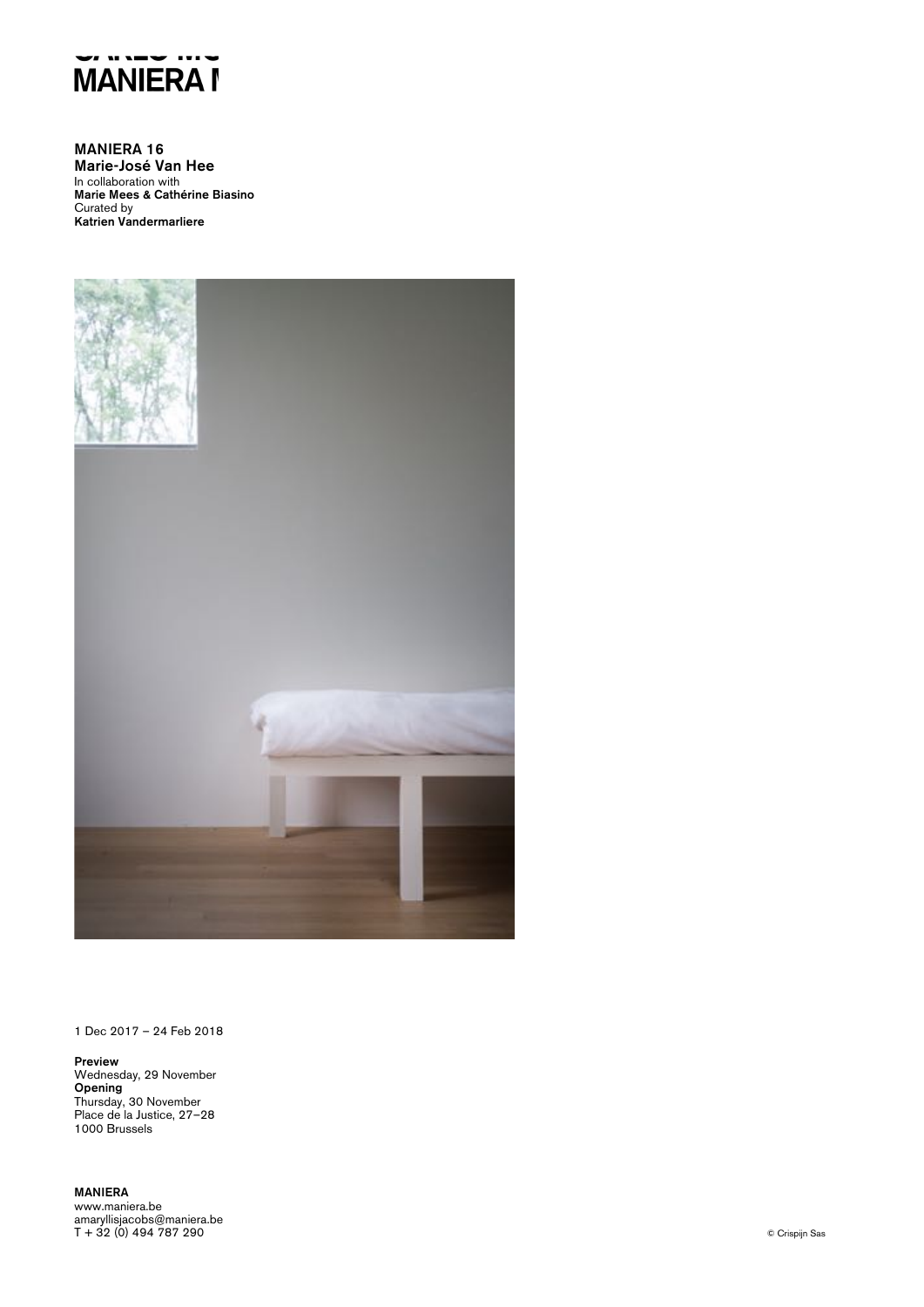In early 2017, Marie-José Van Hee was awarded a prestigious International Fellowship by the Royal Institute of British Architects (RIBA) for her contribution to architecture. MANIERA turns the spotlight on this grande dame of Belgian architecture by showing her new and existing furniture.

Marie-José's architecture is tranquil and ascetic. In most of her designs for homes, furniture is an integral part of the space. Walls, stairs, galleries, they all hide cupboards, cloakrooms, workspaces, alcoves or bookcases. This gives rise to empty space that the occupants themselves can make use of. Free-standing pieces of furniture are composed of a limited number of materials and display the same elementary structural simplicity. They can also always be used for several purposes.

MANIERA shows the existing bed-bank (bed/sofa) and the huis-werk-tafel (house/work/table), which are both the result of a design process lasting several years, alongside a new piece, the dien-blad-koffer (serving/tray/case). Marie-José invited Marie Mees and Cathérine Biasino to upholster the bed-bank and to domesticate the exhibition space. The textile designs by this Ghent duo, founders of the design label ThealfredCollection, are fully in keeping with Van Hee's architecture. They show the same preference for natural materials, craftsmanship and tactile quality. Together, Van Hee, Mees and Biasino like to use textiles to add a new dimension to interiors: they make it possible to define space flexibly and more lightly.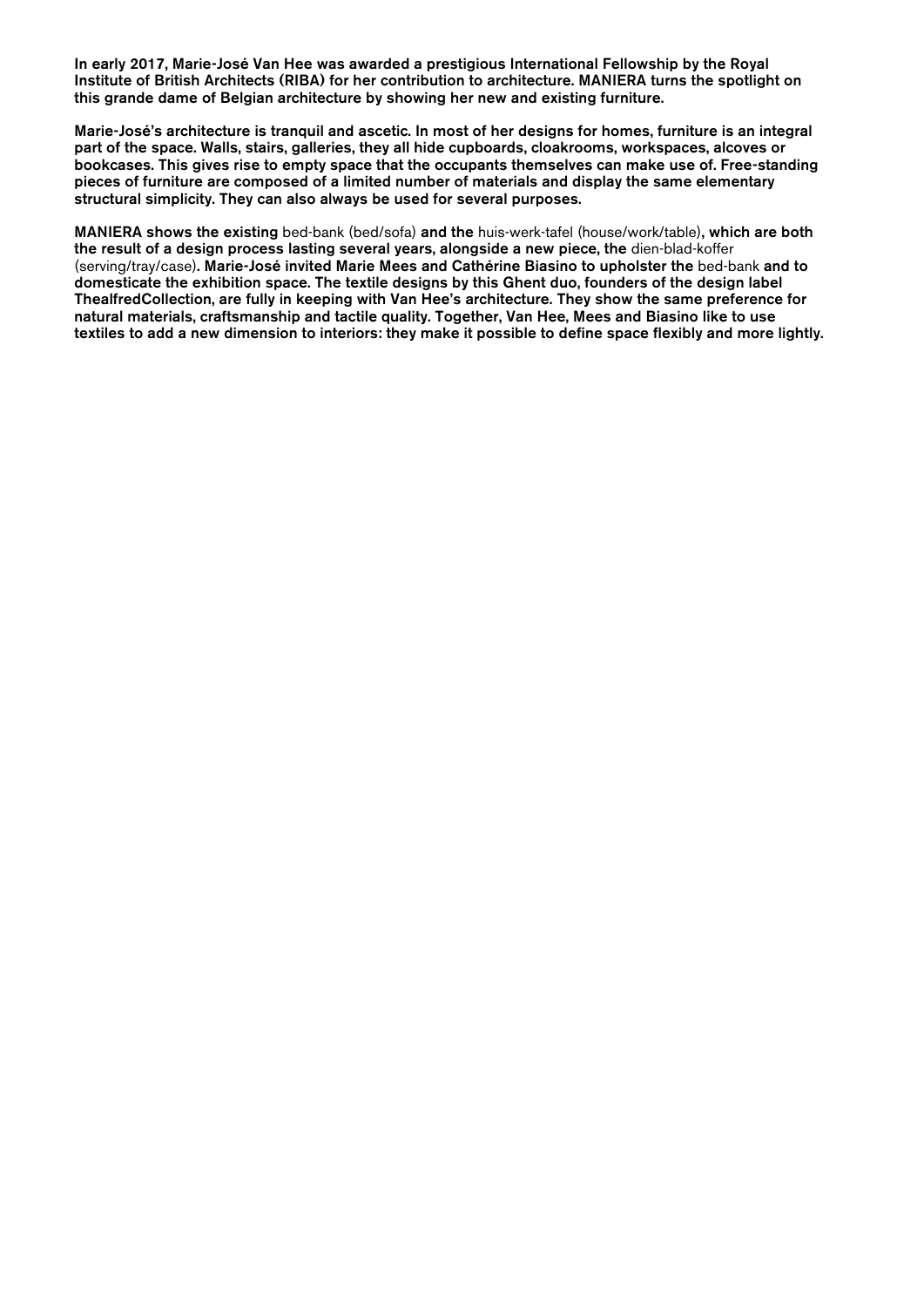## *The architecture of Marie-José Van Hee*

Marie-José Van Hee is an architect who 'sees' places, space and proportions. She explores them, re-orders them, reshapes them and makes something new that we seemingly already know. To achieve this she works through a long process of thinking and drawing, of consultation with the client and her own experience, intuition and knowledge. This repeatedly yields a very precise building: where everything is perfectly thought through, consistent and right. The result is a tranquil architecture that is not conspicuous but evokes calm and asceticism. The austerity of the plan, the stacking of spaces, and the pure construction are related to the freedom that the architecture is intended to offer. These are buildings that make room for their occupation, where their use and its versatility can gain the upper hand. Houses, public buildings, designs for bridges, the refurbishment of public squares: it's a varied range of assignments in which the designer always embraces garden, landscape or city and urban life as a context.

## *The furniture of Marie-José Van Hee*

In her designs for houses, the furniture is an integral part of the space: rooms and circulation areas. Walls, staircases, galleries and so on become concealed cupboards, cloakrooms, workspaces, alcoves or bookcases. Van Hee sees tables, chairs and beds as the only movable furniture that belongs in a house. The freestanding pieces of furniture contribute to the changes of use and can be recycled or passed down. They are added and moved by the occupants for various purposes and in different seasons and stages of life, and can be moved out again. They will not make any fundamental changes to the space or the effect of light.

Marie-José Van Hee does not consider furniture to be art or design, yet her furniture designs are based on a certain ambiguity. This can already be seen in the names given to each piece. The bed-bank (bed/sofa) can be used either as a bed or as a sofa. The huis-werk-tafel (house/work/table) is a worktable that can stand in the kitchen, patio, gallery or garden. These twin uses for the pieces of furniture are also a matter of limiting the number of objects in favour of 'Lebensraum' or 'living space'.

The motivation behind her furniture designs is usually a personal need. About twenty years ago, Van Hee designed beds for her own house, with futons that were raised off the ground. A simple structure: an oak frame, painted white, with cedar planks on which the futon could lie. This piece of furniture started to lead a life of its own and in 2016 was adapted to create the present **bed-bank** with its several uses. The oak frame was redesigned and divided into two longitudinal elements. The structure of the bed consists on the one longitudinal side of two legs on the corners connected by a beam and, on the other side of an identical beam with two recessed legs.

The prototype of the bed-bank was developed with Frank Ternier of LABT. Two beds are turned into a sofa by setting one of them up as a backrest and fixing the legs together using leather straps. This is a paraphrase of a solution Van Hee had herself applied when she slept in a youth hostel and tied two iron beds together with socks.

The huis-werk-tafel (2011-2017) began at the request of a client who could not find the table he had in mind in the standard design ranges. Van Hee started working on the design, which was her first joint project with Frank Ternier of LABT, in 2013. What is crucial is the way the steel and wood are connected to form a sturdy object. To limit the weight of the table with its structure in black stainless steel, and to enable it to be used both indoors and outdoors, they chose acetylated softwood painted white or green. The table-top is made up of beams of varying widths that are held together by four threaded rods and which also fix the four steel legs.

The dien-blad-koffer (serving/tray/case) (2017), designed for MANIERA combines three functions. It is an occasional table-cum-storage place for linen or books and newspapers. The structure is a continuation of the bedbank; oak legs with cedar beams between them. The case is a spacious hanging bag in oiled cowhide leather, developed in association with Michel Devos. The bag can be used by taking off the cedar serving tray.

### *The textiles by Marie Mees and Cathérine Biasino*

Several interiors of houses by Marie-José Van Hee have been fitted with curtains and carpets by the textile designers Marie Mees and Cathérine Biasino in collaboration with the architect. It is all about the way textiles can change rooms and summon up emotions by their colour, movement, translucence and sound.

Although textiles may not seem to be naturally combinable with Marie-José Van Hee's architecture, they do turn out to be. The naturalness of such materials as wool, linen and cotton are in the same register as stone, concrete, wood and metal, which usually appear in the interiors in unworked form and in their original colour. Several of Van Hee's clients have wanted a filtering of sunlight, to shut out the darkness of the evening and night, or a sounddeadening element. These practical requirements however also express a desire for intimacy, a lighter and more flexible definition of the architecture and a second, softer layer. This gives rise to a dialogue between the designers and an interplay between textiles and architecture.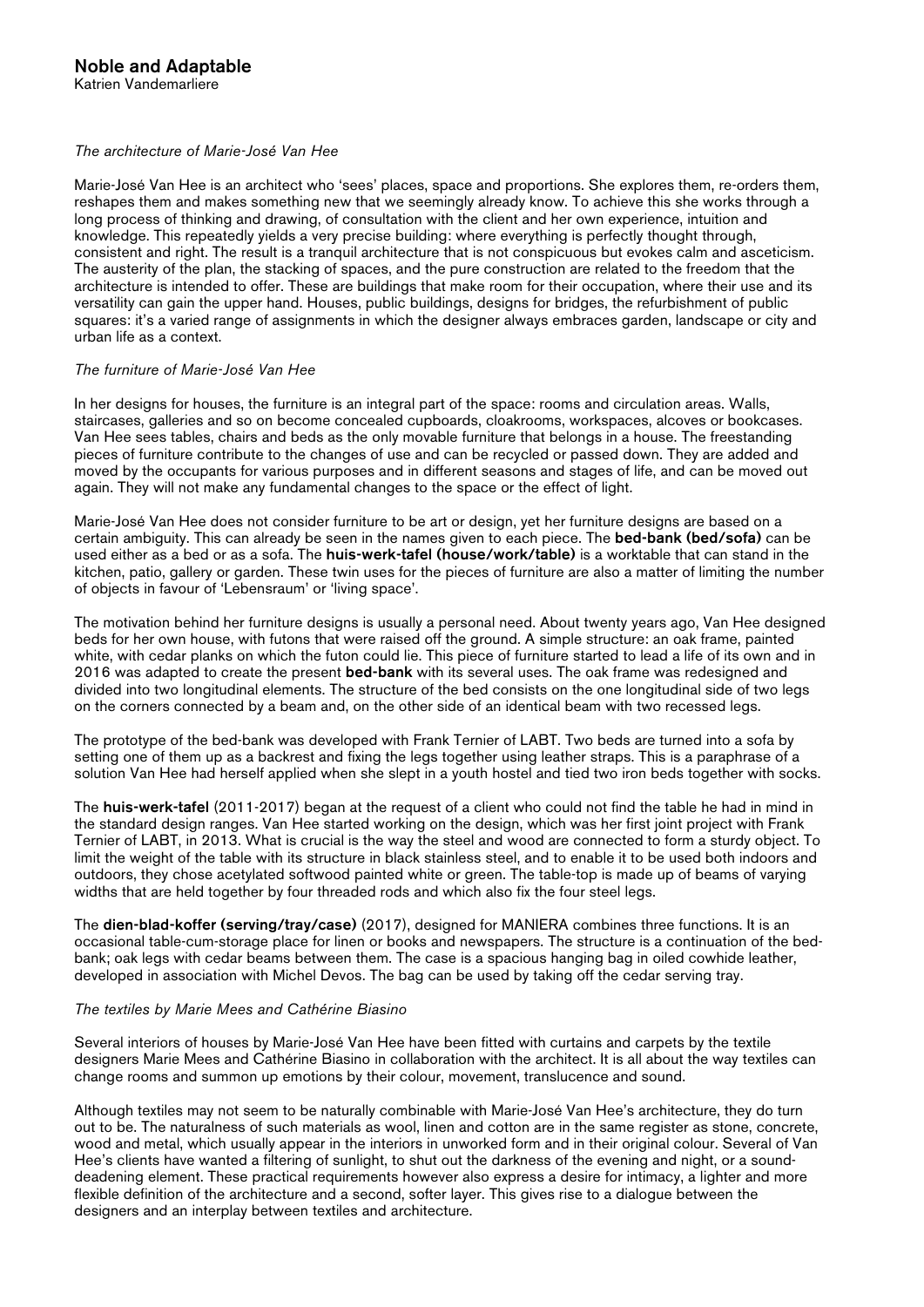The affinity between Van Hee, Mees and Biasino is also to be found in their common craftsmanlike approach to their discipline. The search for and rendering of exactly what the brief consists of, the design itself and the dialogue with those who are implementing it, are the same steps in the process, which the architect and the textile designers follow-up very meticulously. Marie Mees and Cathérine Biasino carry out new research for each separate assignment: into the appropriate raw material (wool, cotton, linen), the thickness of the thread, the colour (preferably of plant origin), the structure of the weaving, and the workshops where it is made by craftsmen.

### *A limited edition version of the bed-bank*

On the occasion of the exhibition 'A piece of furniture is also a house' at the Design museum in Ghent (2016), Marie Mees and Cathérine Biasino designed a cushion for Van Hee's bed-bank in association with Julie Van den Meutter. For a limited edition version of the bed-bank to add to the MANIERA collection, Marie-José Van Hee again invited Mees and Biasino to upholster the bed-bank, to make it into a proper, comfortable sofa and bed. Based on a design and basic idea by Marie-José Van Hee, this duo developed a thin mattress which can be rolled up to become a backrest. The mattress, produced by Cover & Couch, is accompanied by a new series of knitted cushions whose designs and graphic motifs (seven different ones) are related to the dimensions and the individual elements of the bed-bank. A sturdily knitted fabric in slightly matted wool was chosen. They are made in one piece, with no seams, and look like an envelope in which you can put a cushion. Finishing the bed-bank with textiles results in a delicate composition with an extra element that is as manipulable as the piece of furniture itself.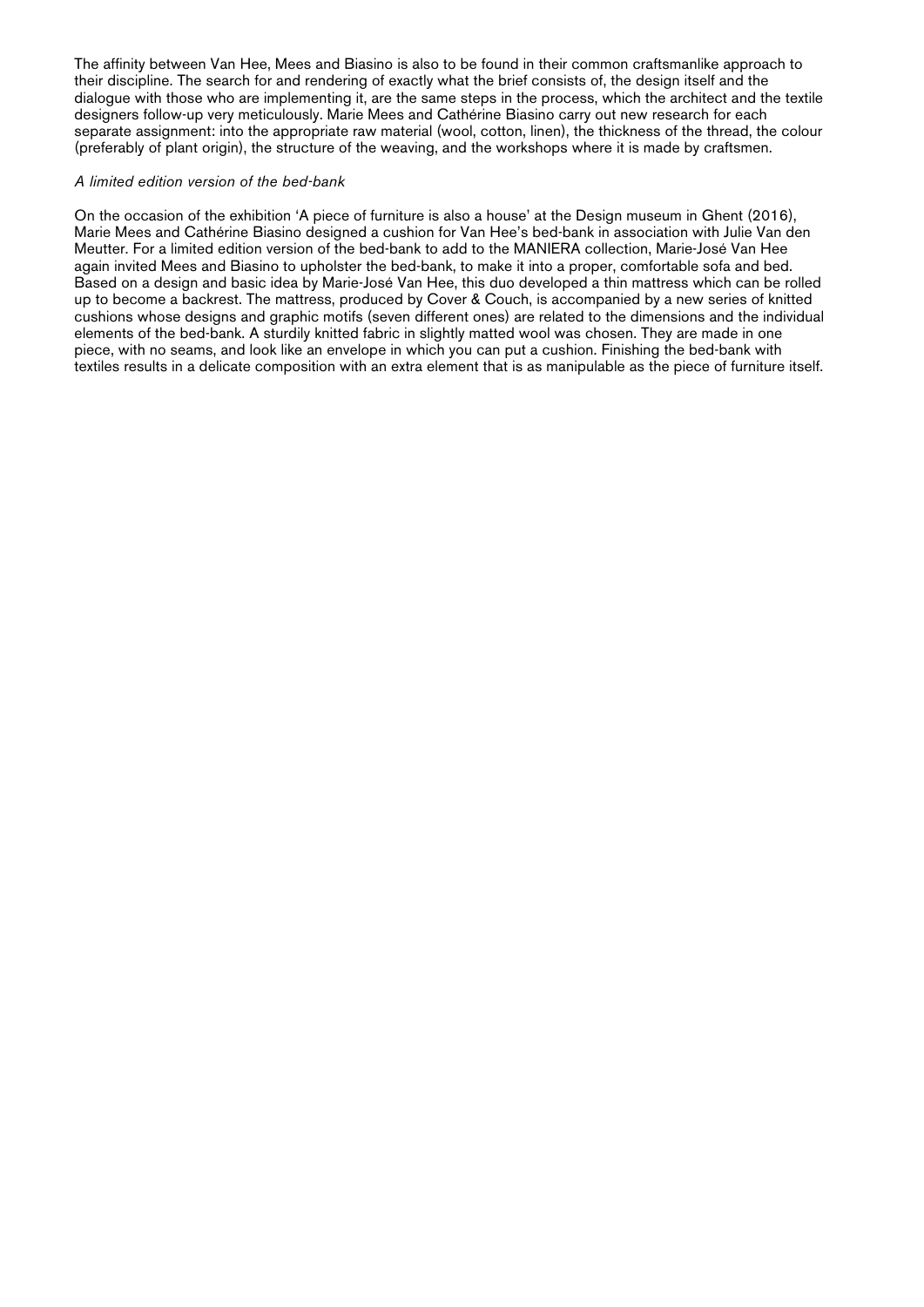



Varkensstraat © Filip Dujardin<br>Warkensstraat © Filip Dujardin<br>© David Grandorge Carpet by Marie Mees & Cathérine Biasino



huis-werk-tafel<br>Marie-José Van Hee Gente<br>© Orispijn Sas Genter Alexandemarliere is on the Curated by Katrien Van Hee Curated by Katrien Vandemarliere





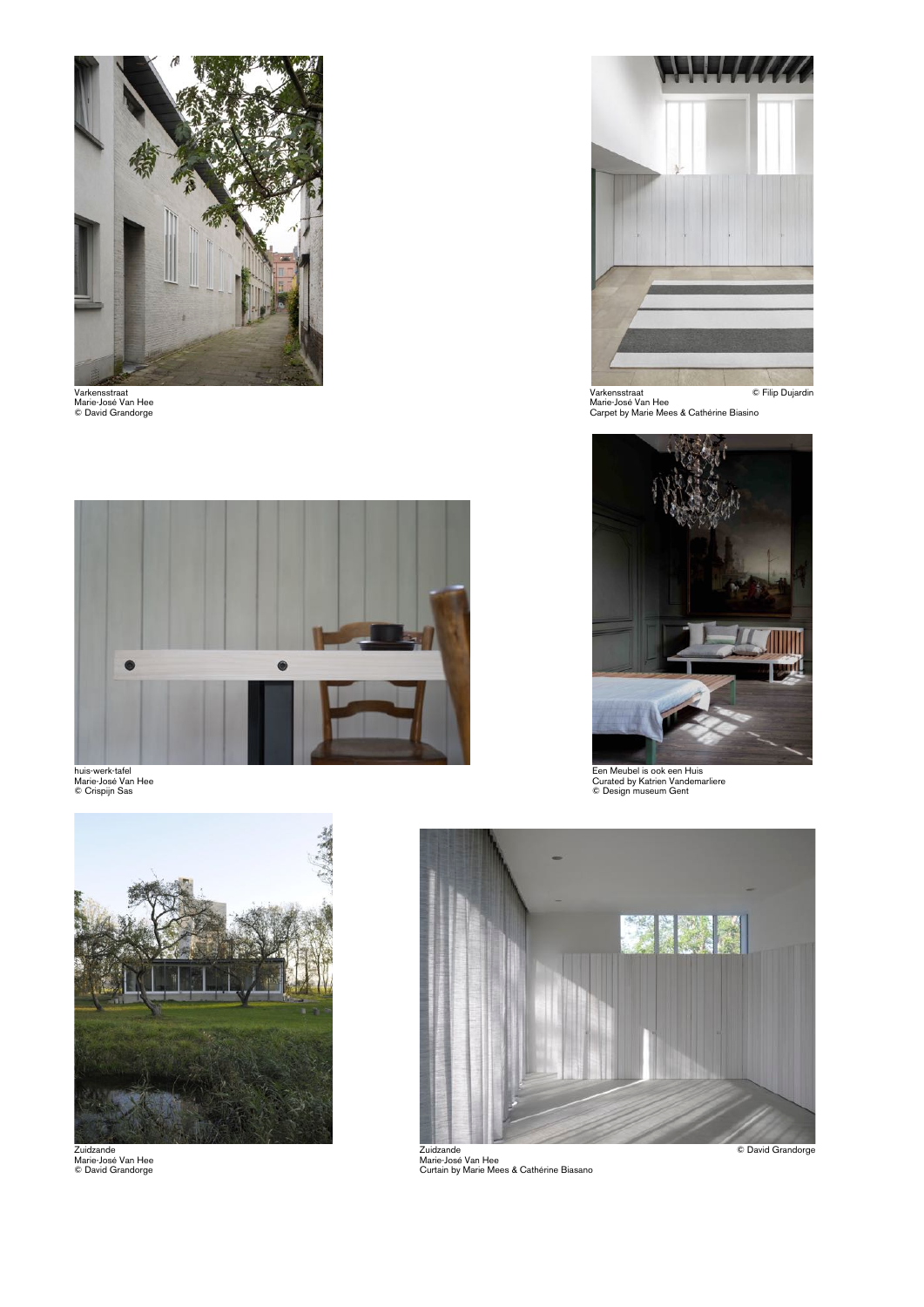

Marie-José Van Hee Carpets by Marie Mees & Cathérine Biasino

Marie-José Van Hee (°1950, Ghent BE) studied architecture at the Higher Institute of Architecture Sint- Lucas in Ghent (Hoger Architectuurinstituut Sint-Lucas). She formed her own architecture studio in Ghent in 1975. Since 1990 her office has worked closely together on a number of projects with Robbrecht en Daem architecten, with whom she shares an office in Lieremanstraat in Ghent. Currently, she employs 8-10 collaborators who are working on projects for public buildings, private houses and urban development.

As a professor in architectural design, Marie-José has long been connected with the Architecture Department of Sint-Lucas School of Architecture. She was visiting professor at the ETH Zurich in 2016. She has lectured on various occasions in Europe, and has been invited as a guest lecturer and critic at universities in Belgium, the Netherlands, Switzerland and United Kingdom.

Marie-José Van Hee has received various architecture prizes and nominations, on a national and international level. On three occasions she was awarded the Provincial Prize for Architecture (2013 – Province Vlaams-Brabant / 2003 and 1993 – Province Oost-Vlaanderen), and the reconversion of the centre of the cities of Deinze and Ghent received the Prize Bouwmeester in 2013. She was nominated for the Dutch Abe Bonnemaprijs 2013, and was twice nominated for the Mies Van der Rohe European Prize for Architecture (in 1999 for her own house and in 2013 for Market Hall Ghent).

Marie-José Van Hee participated in the 13th Biennale di Venezia on invitation of curator David Chipperfield, and received the Biannual Culture Prize for Architecture of the Flemish Community in 1997. She has been a fellow of the Belgian Royal Academy for Sciences and Art since 2008 and has been recently honoured with the 2017 RIBA International Fellowship.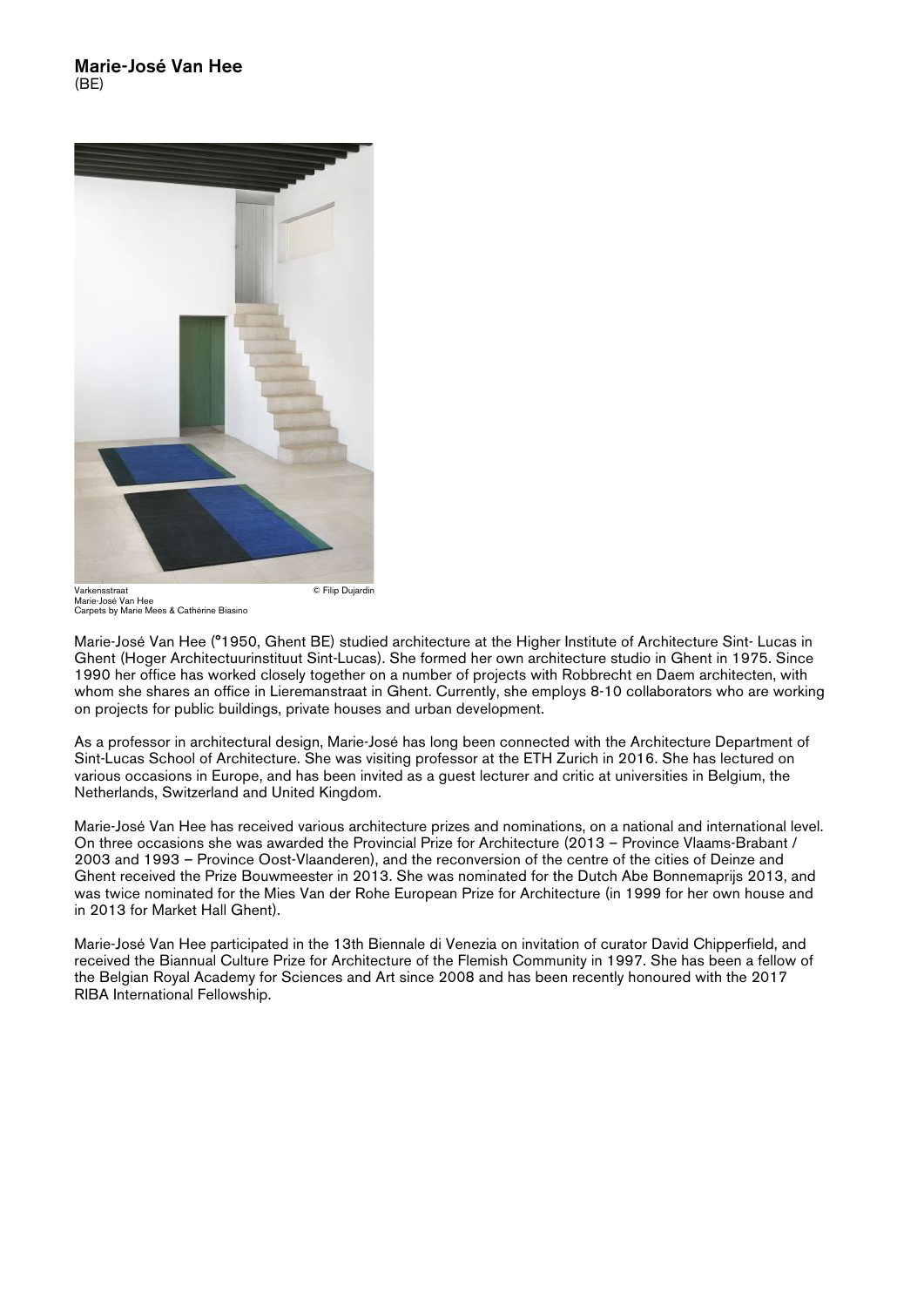## Marie Mees & Cathérine Biasino (BE)



Alfred Collection Marie Mees & Cathérine Biasino © Filip Dujardin

Marie Mees-Cathérine Biasino is a design duo based in Belgium. The two designers live and work in Ghent and both teach at the Sint Lucas Luca School of Arts there. In 2006 they together set up the Maison Marie Mees Cathérine Biasino design studio. Their first design label, ThealfredCollection, dates from 2009 and consists of a collection of durable interior textiles.

In addition, they also work for several architects (including Marie-José Van Hee Architects, Robbrecht & Daem Architects and John Pawson) and develop products for other labels and exhibitions. They recently designed a collection of handwoven carpets for Valerie\_Objects.

In 2008, Mees and Biasino were awarded a Henry van de Velde label (B) for a collection of relief wall coverings in combination with textiles, and a Design Award from Wallpaper magazine (UK) in 2011. Wallpaper also included them in an exhibition entitled Handmade in Milaan in 2013, alongside other labels and designs by Hermes and Jasper Morrison.

In 2014 they were among the selection made by DAMN Magazine at the Broeltoren Biennale in Kortrijk (with, among others, Jasper Morrison, Ronan and Erwan Bouroullec, and Office Kersten Geers David Van Severen). In 2015 their work was shown at the Museum Boijmans van Beuningen in Rotterdam (NL), in the exhibition Design Derby 1815-2015.

The duo's textiles have been shown several times at the Milan Triennale: in 1997 together with Maarten Van Severen and in 2014 in the exhibition Toolbox Belgium is Design. With their Indigofera carpets they were part of the exhibition Belgium is Design in the Palazzo Litta in 2016 (with Muller Van Severen and others). At the Design Museum in Ghent, their work was included in the exhibition Maarten Van Severen en Co. A design for cushions was shown in 2016, in the exhibition En Meubel is ook een huis. interieurs + meubelen van Marie-José Van Hee, Christian Kieckens, Paul Robbrecht en Hilde Daem Architecten en Marc Dubois. In 2016-2017, in the same place, they showed a handwoven carpet at Hands on Design, the 8th Design Triennale.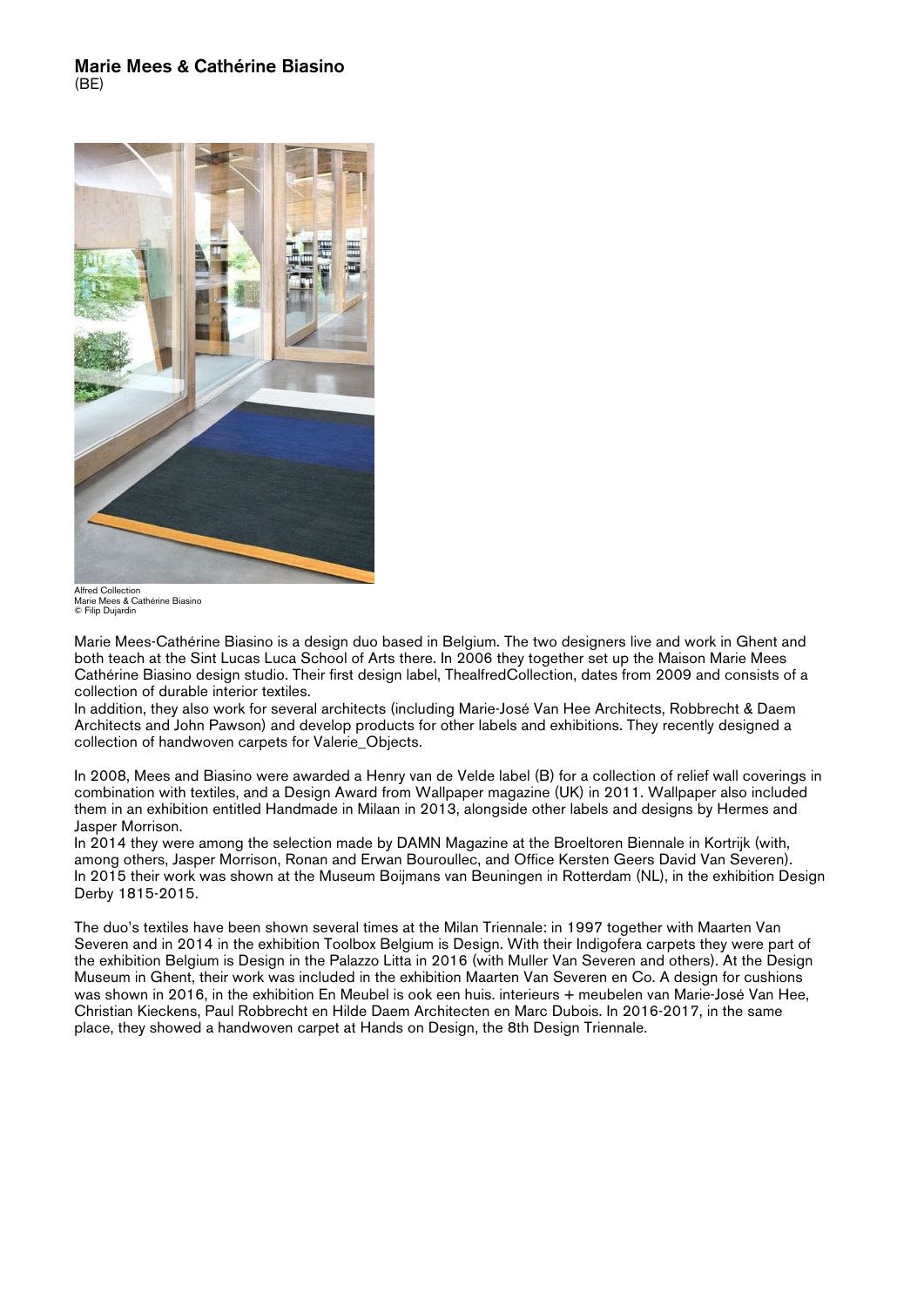## Katrien Vandermarliere  $(BF)$



Junya Ishigami © VAI How small? How vast? How architecture grows. Curated by Katrien Vandermarliere

Katrien Vandermarliere is an art historian and was responsible for the architecture programme at deSingel International Arts Campus in Antwerp from 1991 to 2002. She curated more than 70 exhibitions of international and Belgian contemporary architects, planners and landscape designers. She was a member of the editorial board of the Flemish Architecture Yearbook (1992-2000) and director of the Flemish Architecture Institute (2002- 2010). In Belgium, she has had a particular influence on the presentation of architecture to a non-professional public. Internationally, she was the commissioner for the Belgian Pavilion at the International Architecture Biennale in Venice and in 2004 received the Golden Lion Award for the best pavilion content.

From 2011 to 2014, Katrien Vandermarliere worked as an independent curator for the Flemish Architecture Institute and deSingel International Arts Campus. Since 2014 she has been the head of communication for the Ney & Partners engineering practice in addition to her freelance work as a curator and editor.

Vandemarliere has been a member of countless architecture competition juries, subsidy committees and think tanks for the stimulation of architectural culture in Flanders and abroad. She is currently working on a publication about the work of Marie-José Van Hee.